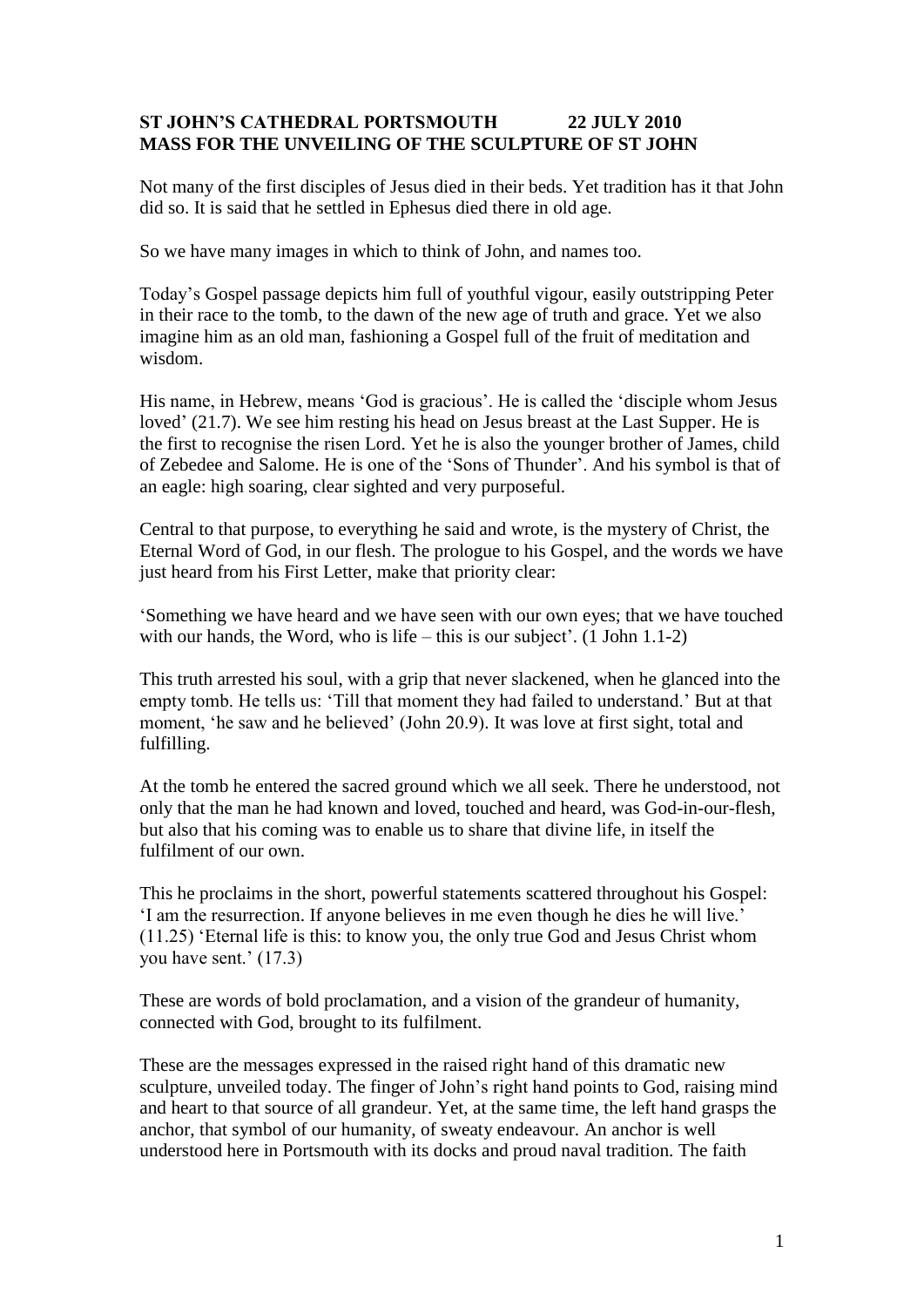being proclaimed by John is no abstract theory, detached from daily life. Nor is it a form of pious escapism, turning its back on the harshness of human existence. No, this Christian faith teaches us, again and again, that the highest glory of our humanity is found within our earthly reality, in the person of Jesus, who unites heaven and earth, who transforms what might seem mundane or even brutal, into a hymn of praise to God and a pathway to the fullness of life.

But the raised hand of John might also stand for something else.

His first Letter was written to the young churches of Asia, threatened with disintegration under the impact of early heresies. It is, obviously, a letter of great encouragement, urging us to walk in the light of Christ and keep the key commandment of love. It also contains warnings: that there are false prophets, who speak the language 'of the world' (4.5) and who are listened to 'by the world.' But we, he warns, 'have been anointed with truth, not with a lie, and as it has taught you, you must stay in him.' (2.27)

So the hand of the statue is also a warning: do not be separated from God, from Jesus. To enter into that separation is to risk all. History tells, not least in the horrors of the last century, that when we are forgetful of God we quickly become forgetful of each other. When a state seeks to destroy God, sooner or later it destroys its people and itself. The raised hand is eloquent. 'Do not forget God, who watches over you with love, because if you do you will go awry.'

This statue of St John, and his title of Evangelist, makes clear that we too have a task of evangelisation, of bringing the Gospel of life to our society today.

What does John himself teach us about how to engage in this task?

There are, it seems to me, two ways in which John goes about his task from which we can learn.

First, he is far-seeing. He is not content with the horizon of the immediate, with the short or medium-term perspective. As a soaring eagle, he wants us to see the whole picture. So he speaks about Christ as the Word through whom all things are made, as the one who gives meaning to everything. He tells Nathaniel 'You will see heaven laid open' (1.51). He tells us that God gives us the power to become children of God – nothing less! His focus is on origins and destiny: the great, majestic questions which either raise us up in joyful hope or, if we cannot answer them, cast us down into a despondency and sense of pointlessness.

He takes this search for meaning a step further. For St John, events are described not just for their own sake, but precisely because they yield far deeper meanings. They are not simply happenings, they are signs, signs of the truth that can be so easily lost if we live unreflective lives, on the surface alone. The wedding feast of Cana; the cleansing of the temple; the healing of the man born blind; the washing of the disciples' feet: these are all dramatic events, worthy of a headline or two. But they are much more. These are the signs that Jesus gave – and there were many others – which point beyond themselves and, when pondered, lead us to believe that Jesus is the Christ, the Son of God, and believing this to have life through his name. (20.31)